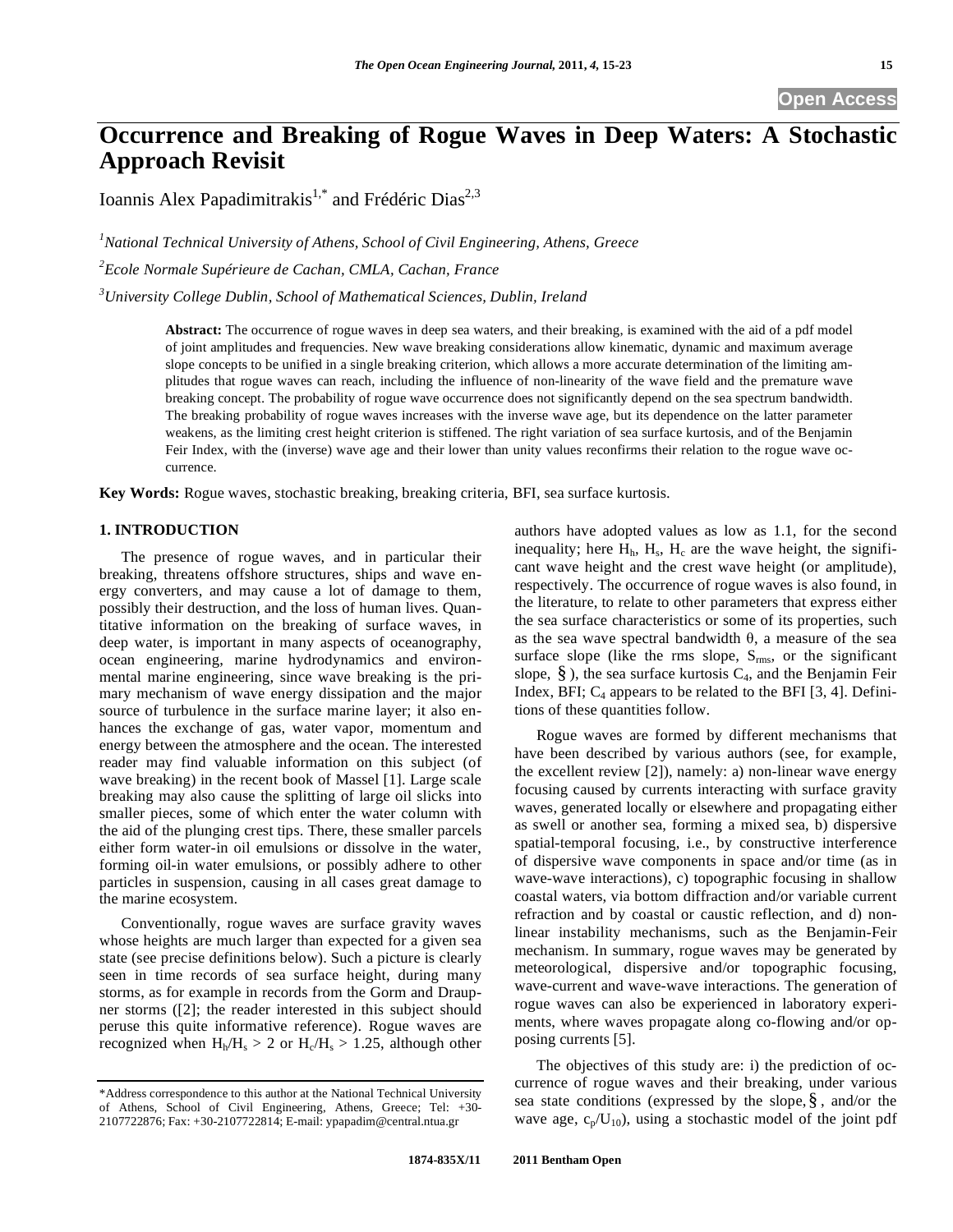of amplitudes and frequencies of sea waves described by Papadimitrakis ([6], called hereafter IP), and ii) the exploration of a possible relation of rogue wave occurrence with other established indices, such as  $\theta$ , S<sub>rms</sub> or §, C<sub>4</sub> and BFI, using the above joint pdf model. Here,  $c_p$  is the phase speed of the dominant wave (i.e., of the wave component having the spectral peak frequency) and  $U_{10}$  is the wind speed, measured at a height of 10 m above the mean sea level (MSL).

## **2. THE STOCHASTIC MODEL**

The joint distribution of amplitudes and frequencies, p(h, ), has been described in detail by IP. This model applies to both narrow- and broadband seas. Its spectral density, in terms of normalized amplitude, H, and frequency,  $\Sigma$ , is given by:

$$
p(H, \Sigma) = 8H^2 \Sigma^3 / \left\{ \pi^{1/2} (\theta^2 - 1)^{1/2} (\theta + 1) \right\}
$$
  
\n
$$
\exp \left\{ -H^2 \left[ 1 + (\Sigma^2 - 1)^2 / (\theta^2 - 1) \right] \right\}
$$
  
\n
$$
H = h / (2m_0)^{1/2}, \quad \Sigma = \omega / (\alpha^{1/2} \omega_0),
$$
  
\n
$$
\omega_0 = (m_2 / m_0)^{1/2}, \quad \theta = (m_0 m_4 / m_2^2)^{1/2}
$$
  
\n
$$
\Sigma_p ( = \alpha^{-1/2} \omega_p / \omega_0) = \left\{ \left[ 2 + (4 + 21 \theta^2)^{1/2} \right] / 7 \right\}^{1/2}
$$
  
\n(1a, b, c, d, e, f, g)

where h,  $\omega$  are the amplitude and radian frequency,  $m_i$  (i = 0, 1, 2, 4) is the ith moment of the sea spectrum, and  $\alpha$  is a positive coefficient, dependent also on  $\theta$ ,  $\omega_0$  and  $\omega_p$ ; the subscript p refers to the spectral peak. Upon integration of  $p(H,$  $\Sigma$ ) with respect to either  $\Sigma$  or H, the amplitude and frequency marginal densities are obtained, namely:

$$
p(H) = [2/(\theta + 1)]F(B)H \exp(-H^{2}),
$$
  
\n
$$
p(\Sigma) = 2(\theta - 1)\left\{\Sigma/[\theta^{2} - 1 + (\Sigma^{2} - 1)^{2}]^{1/2}\right\}^{3}
$$
  
\n
$$
F(B) = 1 + erf(B^{-1}) + (B\pi^{-1/2})exp(-B^{-2}),
$$
  
\n
$$
B = (\theta^{2} - 1)^{1/2} / H
$$
 (2a, b, c, d)

The first moment of  $p(H)$  distribution provides the average amplitude,  $H_{av}$ , an exclusive function of bandwidth,  $\theta$ , that also characterizes a given sea state. Detailed expressions of  $p(H)$ ,  $p(\Sigma)$  and  $H_{av}$  can be found in IP. Two more quantities of interest may be obtained from  $p(H, \Sigma)$  upon division of the latter by  $p(H)$  or  $p(\Sigma)$ , respectively, namely the conditional frequency and/or amplitude probabilities, given as:

$$
p(\Sigma|H) = p(H, \Sigma) / p(H) = \left\{ 4HZ^3 / \left[ \pi^{1/2} (\theta^2 - 1)^{1/2} \right] \right\}.
$$
  
\n
$$
\exp \left[ -H^2 (1 - \Sigma^2)^2 / (\theta^2 - 1) \right] \cdot F^{-1} (B_m)
$$
  
\n
$$
p(H|\Sigma) = p(H, \Sigma) / p(\Sigma)
$$
 (3a, b, c)

The p(H),  $p(H|\Sigma)$  and/or  $p(\Sigma|H)$  distributions are particularly important in exploring both the occurrence and the breaking of rogue waves.

## **3. WAVE BREAKING CONSIDERATIONS**

Waves in the ocean travel in groups [7-10]. The association of breaking waves, at sea, with wave group structures has been reported a long time ago by Donelan *et al.* [11]. Assuming that the length of a rogue wave is comparable to the dominant wave length  $\lambda_p$ , it follows that rogue waves are relatively steep. In a group of waves, when the wave at the peak of the group envelope becomes sufficiently steep, exceeding a threshold of critical steepness  $(ak)_{cr}$ , it will break. Thus, wave breaking (of the dominant wave) and rogue wave presence are intimately related [12].

In order to improve the understanding of wave breaking processes, it is necessary to focus on the proper criteria characterizing the occurrence of wave breaking, considering the accumulated knowledge from field and laboratory observations on this aspect. Papadimitrakis [6] has described *how the breaking criteria* of Phillips [13] *can be used*, in conjunction with his joint  $p(H, \Sigma)$  pdf, *to generate* the analytical form of spectral wave breaking probability,  $p_B(\Sigma)$ , at any frequency  $\Sigma$ . These criteria describe the limiting amplitude,  $h_0$ , that a wave of frequency,  $\omega$ , can reach (in the absence or presence of swell) before it breaks, but they have been modified (by IP) to properly account for surface drift current and non-linearity effects of the wave field. The latter are expressed in a rather implicit way through the function *f* (see pg. 4) and not by properly transforming the joint pdf, p(H,  $\Sigma$ ), to directly incorporate the second and/or higher order effects of wave non-linearities into the expressions that provide both the pdf of the crest amplitude (or crest height) and the breaking pdf,  $p_B(\Sigma)$ , as done by other authors for deep and/or shallow waters (e.g. [14-18]). Such and other aspects, as, for example, how the irregularity and unsteadiness of water waves affect their breaking process and how the shortcrest (3D) and long-crest (2D) wave features (or other important characteristics, as wave directionality, etc.) influence the occurrence and breaking (in particular) of rogue waves, will be considered in detail in a forthcoming paper. It is worth noting that, in the open ocean (i.e. in deep water), second order non-linearities may not have a significant impact on the above quantities of interest, examined in this study, as they do have for shallow waters [19], but this remains to be seen.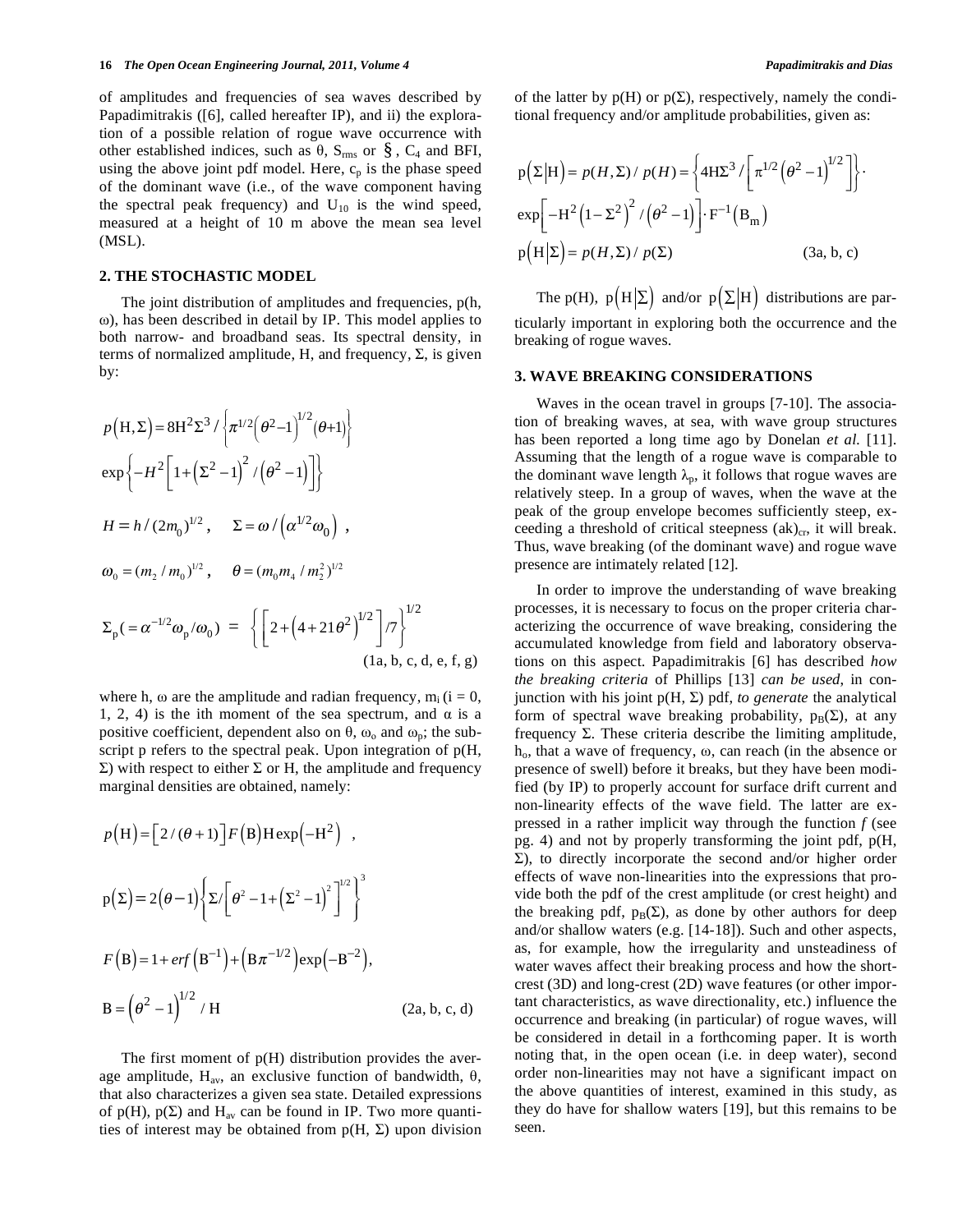Of particular interest, in this study, is the variation of  $p_B(\Sigma_p)$ , i.e., of the breaking probability of the dominant wave as a function of an overall wave steepness, a parameter that characterizes locally the entire wave spectrum. Such steepness may be represented by:

$$
\S \left[ = m_0^{1/2} \omega_p^2 / (2\pi g) \right] \text{ or } S_{\text{rms}} \left[ = g^{-2} \int_0^{\infty} \omega^4 S(\omega) d\omega \right]^{1/2} \quad (4a, b)
$$

Here, *g* is the acceleration due to gravity and  $S(\omega)$  represents the 1D wave spectrum. It might be argued that  $S_{rms} = c_2 \S$ , where the numerical coefficient  $c_2$  is of  $O(2\pi)$ ; its actual value depends on the form of the spectrum used to estimate  $S<sub>rms</sub>$ .

As described in IP,  $p_B(\Sigma_p)$  appears to increase dramatically with §; furthermore, at frequencies  $2\Sigma_p$  and  $2.5\Sigma_p$  the corresponding  $p_B(2\Sigma_p)$  and  $p_B(2.5\Sigma_p)$  distributions lie below the  $p_B(\Sigma_p)$  curve and vary slowly with  $c_p/u_*$  (u<sub>\*</sub> being the wind friction velocity), in agreement with the Banner *et al.*  results [20, 21]. The latter authors have also explored the behavior of  $p_B(\omega_p)$  distribution with the saturation function  $\sigma_f(\omega)$ , which in terms of non-dimensional frequency  $\Sigma$  is given by:

$$
\sigma_f(\Sigma) \left[ = \left(2g^2\right)^{-1} \left(\Sigma \alpha^{1/2} \omega_o\right)^5 S \left(\Sigma \alpha^{1/2} \omega_o\right) \right] \tag{5}
$$

Banner *et al.* [20,21] found that  $p_B(\omega_p)$  increases rather linearly in various  $\sigma_f(\omega)$  regions, slower in the lower  $\sigma_f(\omega)$  value region and more abruptly in the higher  $\sigma_f(\omega)$  value region. The behavior of  $p_B(\Sigma_p)$  distribution with  $\sigma_f(\Sigma)$  is also explored in this study.

## **3a. Local maximum and Average Wave Slope Aspects**

Combining the local limiting amplitude,  $h_0$ , with the corresponding wave number, it is possible to derive an expression for the local maximum slope,  $S_{max}(\Sigma)$ , at the corresponding frequency,  $\Sigma$ . As described in IP, these local slopes are reduced considerably, by the influence of surface drift, at frequencies remote from the spectral peak. Neglecting drift current effects, near the spectral peak, the maximum slope at  $\Sigma_{\rm p}$  may be written as:

$$
S_{\max, p} = S_{\max}(\Sigma_p) \cong f/(2\alpha_1) \tag{6a, b}
$$

here *f* is a function that accounts for the non-linearity of the wave field, and  $\alpha_1$  is a constant that expresses the fact that a wave breaks (at the crest) when the real downward Lagrangian acceleration,  $a<sub>L</sub>$ , reaches a value close to 0.39g (not 0.5g). Various expressions for *f* have been provided by Longuet-Higgins [22] and Longuet-Higgins and Fox [23], and are summarized in IP. For  $\S \leq \S_{\text{max}} = 0.0353$ ,  $S_{\text{max}}$ , p remains  $\leq 0.4432$ . Since S<sub>max, p</sub>  $\cong f/(2\alpha_1)$ , this maximum slope appears to increase, with increasing  $\S$ , from about 0.235 to 0.443 (when  $\alpha_1 \approx 1.39$ ), consistent with field observations. It is noted that both Müller *et al.* ([24], cf. their Fig. **9**) and Donelan and Magnusson [25] have used as a critical steepness  $(ak)_{cr}$  for breaking (of rogue) waves (at the crest of a group envelope) the value of 0.3. Low overall steepness  $\S$  may also reduce the maximum real acceleration,  $a_L$ , that an individual wave crest can reach, before it breaks, and thus lowers the local limiting slope,  $S_{max}(\Sigma)$ , at a particular frequency.

The breaking probability,  $p_B(\Sigma_p)$ , as a function of an overall wave steepness (say  $\S$ ), may also be obtained in terms of the local slope at the spectral peak frequency,  $S_p =$  $S(\Sigma_p)$ , by estimating the probability of exceedance,  $p(S_p > S_{\text{max},p})$ , of the local maximum slope there,  $S_{\text{max,p}} = S_{\text{max}}(\Sigma_p)$ , namely:

$$
p(S_p > S_{\max, p}) = \int_{S_{\max, p}}^{\infty} p(S_p) dS_p
$$
 (7)

In order to accomplish that, it is necessary to estimate first the local maximum slopes,  $S_{\text{max}}(\Sigma)$ . These slopes, near the spectral peak (where the influence of surface drift is rather small), are given by:

$$
S(\Sigma) = 2\sqrt{2}\pi \S \Sigma_p^2 (\Sigma^2 H) \tag{8}
$$

Therefore, at the spectral peak:  $S_p = S(\Sigma_p) = 2\sqrt{2\pi}M =$  $c_1H$ , where  $c_1 = 2\sqrt{2}\pi\S$ . Hence, it follows that  $S_{\text{max, p}} = S$  $_{\text{max}}(\Sigma_{\text{p}}) = 2\sqrt{2\pi}H_{\text{o},p} = c_1H_{\text{o},p}$ , where  $H_{\text{o},p}$  is the limiting normalized crest height at  $\Sigma_p$ . Following the rules of probability transformation, it is found that:

$$
p(S_p) = c_1^{-1} p(H) \Big|_{H = c_1^{-1}S_p}, p(S_{\max,p}) = c_1^{-1} p(H) \Big|_{H = c_1^{-1}S_{\max,p}},
$$
  
\n
$$
p(c_1 S_p) = p(H) \Big|_{H = c_1^{-1}S_p}, p(S_p) = c_1^{-1} [F(B_m) / (\theta + 1)] 2 (c_1^{-1} S_p) \exp(-c_1^{-2} S_p^2),
$$
  
\n
$$
B_m = (S_p / c_1) (\theta^2 - 1)^{1/2}
$$
(9a, b, c, d, e)

The average slope,  $(kh)_{av}$ , characterizing a wave field is obtained now by combining the average amplitude,  $h_{av}$ , and the wave number at the spectral peak frequency,  $k_p$ . In terms of  $\S$ ,  $(kh)_{av}$  is written as:

$$
(kh)_{av} = 2\sqrt{2}\pi \S H_{av} = 8.886 \S H_{av}.
$$
 (10)

The average slope plays an important role in premature breaking, a concept that has also been described in IP. This premature breaking attribute, and its contribution in forming new unified breaking criteria, are further explored and utilized in this study, as described in section 5.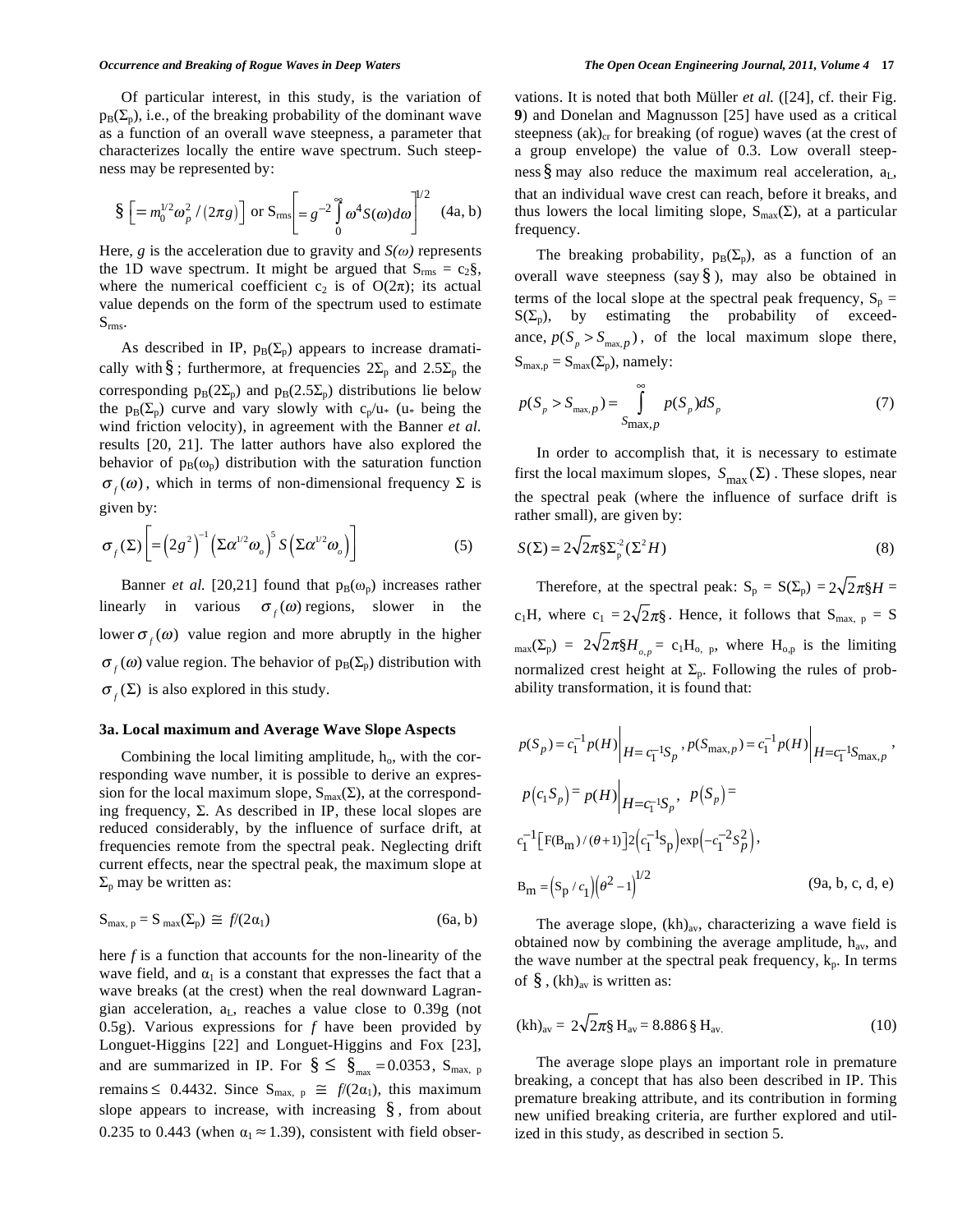## **3b. Rogue Wave Occurrence and Wave Breaking Relation**

The common physical framework that rogue wave formation and the onset of wave breaking share is the energy focusing within non-linear wave groups. Frequently, a question arises as to what differentiates (large scale) wave breaking from rogue waves. It appears that unidirectionality and directionality effects provide the link and/or the separating boundary between the two sides of the same generic mechanism, the non-linear (wave-wave) interactions within wave group structures. Other related questions that arise are: what are the occurrence rates of such steep waves (rogue waves) and when do they break, whether the statistical joint distribution model of IP can be used to obtain the probability of occurrence of rogue waves, and whether the latter probability is less than  $p_B(\Sigma_p)$ , as indicated from field observations [20]. Answers to these questions may be provided with the aid of  $p(H)$ ,  $p(\Sigma | H)$  or  $p(H | \Sigma)$  distributions, given previously. More specifically, taking into account the rogue wave definitions, in terms of either  $H<sub>h</sub>$  or  $H<sub>c</sub>$ , it is possible to evaluate the quantities:

a) 
$$
p_B(\Sigma_p)
$$
,  
\nb)  $p(H > 1.25H_s^n)$ ,  
\nc)  $p_{orw}(\Sigma_p) = \int_{H_{cr}}^{\infty} p(H|\Sigma) dH |_{\Sigma = \Sigma_p}$ ,  
\nd)  $B_{orw, av} = \int_{H_{cr}}^{\infty} \int_{0}^{\infty} p(H|\Sigma) d\Sigma dH$  and  
\ne)  $p(H > H_{cr,b}) = \int_{H_{cr,b}}^{\infty} p(H) dH$  (11a, b, c, d, e)

Here,  $H_{cr} = n H_s^n$ ,  $H_s^n (= 2\sqrt{2})$  is the normalized significant wave height (using our definition of normalization), and  $n =$ 0.0, 0.1, 0.2,.., 3.0, Definitions of  $H_{cr, b}$  are given in section 4.

## **4. BREAKING OF ROGUE WAVES**

As described before, breaking of the spectral peak occurs when the local maximum slope  $S_p > S_{max, p} \{ \equiv f/(2\alpha_1), \text{ or }$ alternatively when the limiting amplitude there  $H_{o, p}$  exceeds the threshold value:

$$
H_{cr,b}^{ip} \left(\equiv \left(4\sqrt{2}\pi \alpha_1^{\ \ 8}\right)^{-1}.f\right) \tag{12}
$$

(see also IP). Combining the arguments of Donelan and Magnusson [25] and the results of IP expressing  $S_{\text{max,p}}$  as above, and taking into account that the breaking rogue wave slope limit of 0.3 is well within the limits of  $S_{\text{max,p}}$  variation (between 0.235 and 0.443), it follows that:

$$
\pi H_{o,h} / \lambda_p \ge f / (2\alpha_1), \pi H_s / \lambda_p = 0.1 (c_p / U_{10})^{0.35}
$$
 (13)

here  $H_{oh}$  represents the height of a breaking rogue wave. Thus:

$$
H_{o,h} / H_s \ge 10 \Big[ f / (2\alpha_1) \Big] \Big( c_p / U_{10} \Big)^{0.35} \tag{14}
$$

It is interesting to note that the application of the latter expression, with  $c_p/U_{10} = 1.2$  or 0.3 (or less), yields  $H_{o,h}$  /  $H_s$  > 4.5 and 1.7, respectively. This implies that for mature wave fields, the wave height for breaking,  $H<sub>o,h</sub>$ , must become very large (i.e.  $> 4.5H<sub>s</sub>$ ) compared to that required for less mature or young (and rather choppy, 3D) waves for which  $H_{o, h}$  needs to only exceed 1.7 $H_s$ , a very sensible result. In terms of the significant slope, it appears that § must exceed the values 0.03 and 0.074, respectively when:

$$
\S \cong 3.31x10^{-2} \Big( c_p / U_{10} \Big)^{-0.35} \tag{15}
$$

Using the normalization suggested by IP, for both  $H_{o, h}$ and  $H_s$ , the non-dimensional limiting crest amplitude is written as:

$$
H_{cr,b}^{dm} = 10\sqrt{2} \left( f / (2\alpha_1) \right) \left( c_p / U_{10} \right)^{0.35}
$$
 (16)

Both expressions of  $H_{cr,b}^{ip}$  and  $H_{cr,b}^{dm}$ , characterizing the limiting amplitude of rogue waves, have been used in this study.

## **5. BREAKING CRITERIA. A REVISIT**

The investigations of Wu and Yao [5] and Wu and Nepf [26] have added new insights, with respect to the breaking criteria that Phillips [13] and Longuet-Higgins [27] had suggested much earlier for spilling breaking and other types of wave breaking, in the presence or absence of swell. Among the three categories of breaking criteria used, namely the kinematic, dynamic, and the slope (or geometric) criterion, it appears that the kinematic one is the most fundamental. The dynamic criterion is also related to the maximum slope concept. It appears that the slope breaking criterion is related to other limiting (or maximum) average slope concepts (as described in IP). According to older field observations [28], the average slope of a wave field, locally, cannot exceed the upper limit of about 0.28, that is:

$$
(kh)_{av} = 2\sqrt{2}\pi \mathcal{S} H_{av} = 8.886 \mathcal{S} H_{av}(\theta) \le 0.28
$$
 (17)

although some other authors (e.g., Hsu *et al.* [29]) have argued that in non-linear bound wave fields this threshold may reach higher values, up to about 0.32. In summary, the breaking criteria, modified by the surface drift current effects and the non-linearity of the wave field expressed by *f*, are as follows:

$$
\text{Kinematic: } \gamma c \le u_{orb}^c + q_c \tag{18}
$$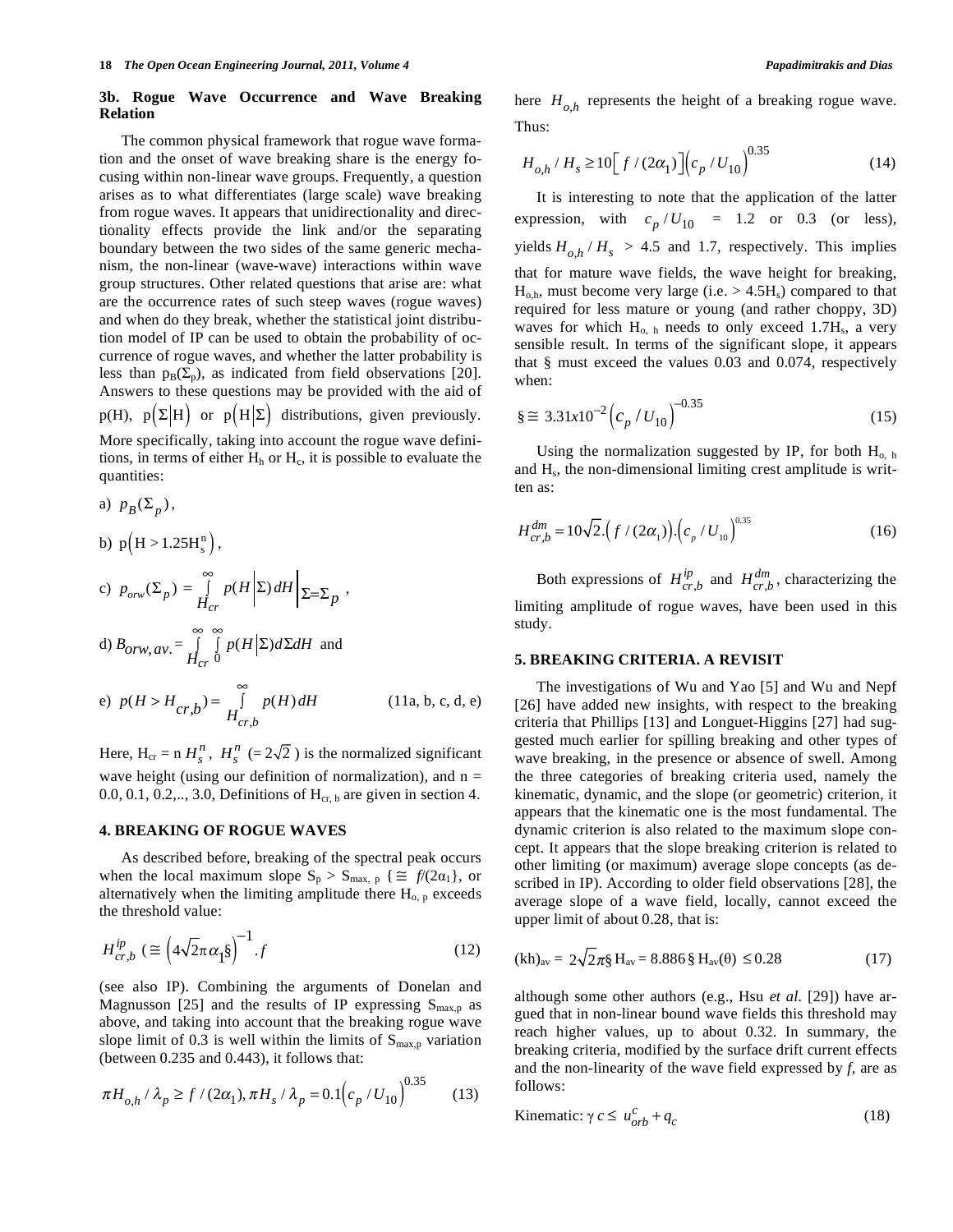Dynamic: 
$$
S_p > S_{\max,p} \left\{ = a_L / g = f / (2\alpha_1) \text{ or } S_{\max,p}
$$
  

$$
= (f / 2\alpha_1) \left[ 1 - \alpha_o \left( c_p / u_* \right)^{-1} \right]^2 \right\} \qquad (19a, b, c)
$$

Average slope:  $S_{av} = 2\sqrt{2\pi} H_{av}(\theta) \le 0.28$  (20)

Here,  $q_c$  is the value of surface drift at the wave crest, and the coefficient  $\alpha$ <sub>o</sub> expresses the ratio of the Eulerian surface drift (at the zero crossing point of the waveform with the mean water level) and  $u_*$ , being of O(0.5). The constant  $\gamma$ may take either of the following values: 1, 0.5, 0.75, or 1.5 depending on the type of breaking examined (e.g., spilling, plunging, etc.), and on whether the orbital velocity (at the wave crest),  $u_{orb}^c$ , on the RHS of the first inequality (18) is compared with the phase velocity, c, or with the group velocity,  $C_{g}$ . Phillips [13] and Longuet-Higgins [27] have suggested  $\gamma = 1$ , for spilling breakers, whereas Wu and Yao [5] have suggested  $\gamma = 0.5$  (as C<sub>g</sub> = 0.5c). On the other hand, Wu and Nepf [26] have suggested  $\gamma = 1.5$  for plunging breakers. The kinematic condition (18), with the aid of an expression providing the distribution of drift current along the mean wave profile (see also IP), leads to the determination of a critical frequency  $\omega_{cr}$  above which all waves break, viz:

$$
\omega_{cr} / \omega_{p} = \gamma \bigg[ 1 - \bigg[ (1 - ak)^{2} - \gamma_{1} (2 - \gamma_{1}) \bigg]^{1/2} \bigg]^{-1}
$$
 (21)

where  $\gamma_1 \approx 0.03(U_{10}/c_p)$  or  $\approx \alpha_o (c_p/u_*)^{-1}$ . For  $\omega_{cr} = \omega_p$ , breaking of the dominant wave occurs and:

$$
1 - \left[ (1 - ak)^2 - \gamma_1 (2 - \gamma_1) \right]^{1/2} = \gamma
$$
 (22)

Thus, in our formulation,  $\gamma \leq 1$ . In other words, for plunging breakers,  $u_{orb}^c$  must refer to the group velocity. Therefore,  $\gamma$  should (then) have the value  $0.5x1.5 = 0.75$ .

As mentioned before, the concept of limiting average slope leads to the notion of premature wave breaking, or stated differently, for any given sea state (characterized by  $\S$ , and/or  $U_{10}/c_p$ ), a new local maximum slope:

$$
\S_{\text{max}}^{\theta} \bigg[ = 0.28 / \{ 2\sqrt{2}\pi \S H_{av}(\theta) \} = 0.0315 H_{av}^{-1}(\theta) \bigg]
$$
 (23)

can be obtained which, if exceeded, will cause the wave field to prematurely break, even if  $\S$  (the slope characterizing the original sea state) is less than  $\delta_{\text{max}} = 0.0356$ ;  $\delta_{\text{max}}^{\theta}$  cannot (also) exceed the corresponding Stokes limit  $\hat{\S}_{\text{max}}^s = 0.0505$ .  $H_{av}$  is calculated (in the form of function F<sub>1</sub>( $\theta$ ), as described in IP) from knowledge of the wave spectrum. In this study, the spectral form proposed by Donelan *et al.* [30], and slightly modified by Banner [31], is used to estimate  $m_0$ ,  $m_2$ 

and m<sub>4</sub>, and hence  $\theta$ , for selected values of either § and/or  $U_{10}/c_p$ , although other forms of the sea spectrum could also be used for these calculations; § and/or  $U_{10}/c_p$  appear to be important parameters that characterize a given sea state. In the absence of swell, it is also possible to select only the value of  $U_{10}/c_p$  (perhaps, in the range proposed by Donelan *et al.* [30]) and then compute § from a chosen § -  $U_{10}/c_p$ , as that described above.

For a selected  $U_{10}/c_p$  value, § and the slope  $B_{ef} = 4\pi$  § are estimated,  $\gamma_1$  is examined whether it remains less or greater than the quantity:  $1-[B_{ef}(2-B_{ef})]^{1/2}$  and proper values of both  $\alpha_1$  {=  $(f/2)(a_L/g)^{-1}$ } and of  $(ak)_{cr}$  {=  $B_{ef,cr}/c_p$ } are determined as functions of f,  $\gamma$  and  $\gamma_1$ ; (ak)<sub>cr</sub> expresses the maximum slope that a wave field can sustain for a given sea state. More specifically, if:

A. 
$$
\gamma_1 < 1 - [B_{ef}(2 - B_{ef})]^{1/2}
$$
 ;  
\n $a_L / g = 1 - \{(1 - y)^2 + y_1(2 - y_1)\}^{1/2}$   
\n $\alpha_1 = (f / 2) \Big[ \{(1 - \gamma)^2 + \gamma_1(2 - \gamma_1)\}^{1/2} \Big]^{-1}$  ;  
\n(ak)<sub>cr</sub> =  $1 - \{(1 - \gamma)^2 + \gamma_1(2 - \gamma_1)\}^{1/2}$  (24a, b, c, d)  
\nValid for:  $\gamma_1 \le 2$   
\nB.  $\gamma_1 > 1 - [B_{ef}(2 - B_{ef})]^{1/2}$ ;

$$
a_{L} / g = \left[ 2 + \gamma - \gamma_{1} - \left[ (2 + \gamma - \gamma_{1})^{2} - 2(1 + \gamma - \gamma_{1})^{2} \right] \right]^{1/2}
$$
  
\n
$$
\alpha_{1} = (f / 2) \left[ \left[ 2 + \gamma - \gamma_{1} - \left[ (2 + \gamma - \gamma_{1})^{2} - 2(1 + \gamma - \gamma_{1})^{2} \right] \right]^{1/2} \right]^{-1}
$$
  
\n
$$
(ak)_{cr} = 0.5 \left[ 2 + \gamma - \gamma_{1} - \left[ (2 + \gamma - \gamma_{1})^{2} - 2(1 + \gamma - \gamma_{1})^{2} \right] \right]^{1/2}
$$
  
\n(25a, b, c, d)

$$
Valiid for: \ \gamma_1 \le 2 \quad \text{and} \ \ \gamma - \sqrt{2} < \gamma_1 < \gamma + \sqrt{2}
$$

In both cases,  $B_{ef}$  and  $U_{10}/c_p$  should remain bounded, viz.:  $B_{ef} \le 0.4432$  and  $U_{10} / c_p \le 66.67$ . For  $0.17 \leq \gamma_1 \leq 1.87$  or  $5.7 \leq U_{10} / c_p \leq 61$ , both of the inequalities:  $1 - {\gamma_1 (2 - \gamma_1)}^{1/2} \le 0.4432$  and  $\gamma - \sqrt{2} < \gamma_1 < \gamma + \sqrt{2}$  hold (for  $\gamma = 0.5, 0.75, 1.0$ ). These relationships suggest that the local maximum steepness  $(ak)_{cr}$  of rogue waves may be a function of the spectral bandwidth  $\theta$ , as the latter is a function of §, provided that § and  $\gamma_1$  are interrelated. This finding is consistent with the results of Wu and Yao ([5], cf. their Fig.  $7$ ) which show the decreasing trend of  $(ak)_{cr}$  with increasing sea bandwidth. The results also suggest that  $\alpha_1$  is not a universal constant but a coefficient related to the maximum wave slope concept, in agreement with the findings of Longuet-Higgins [32, 33]. The variation of  $a_L/g$ , with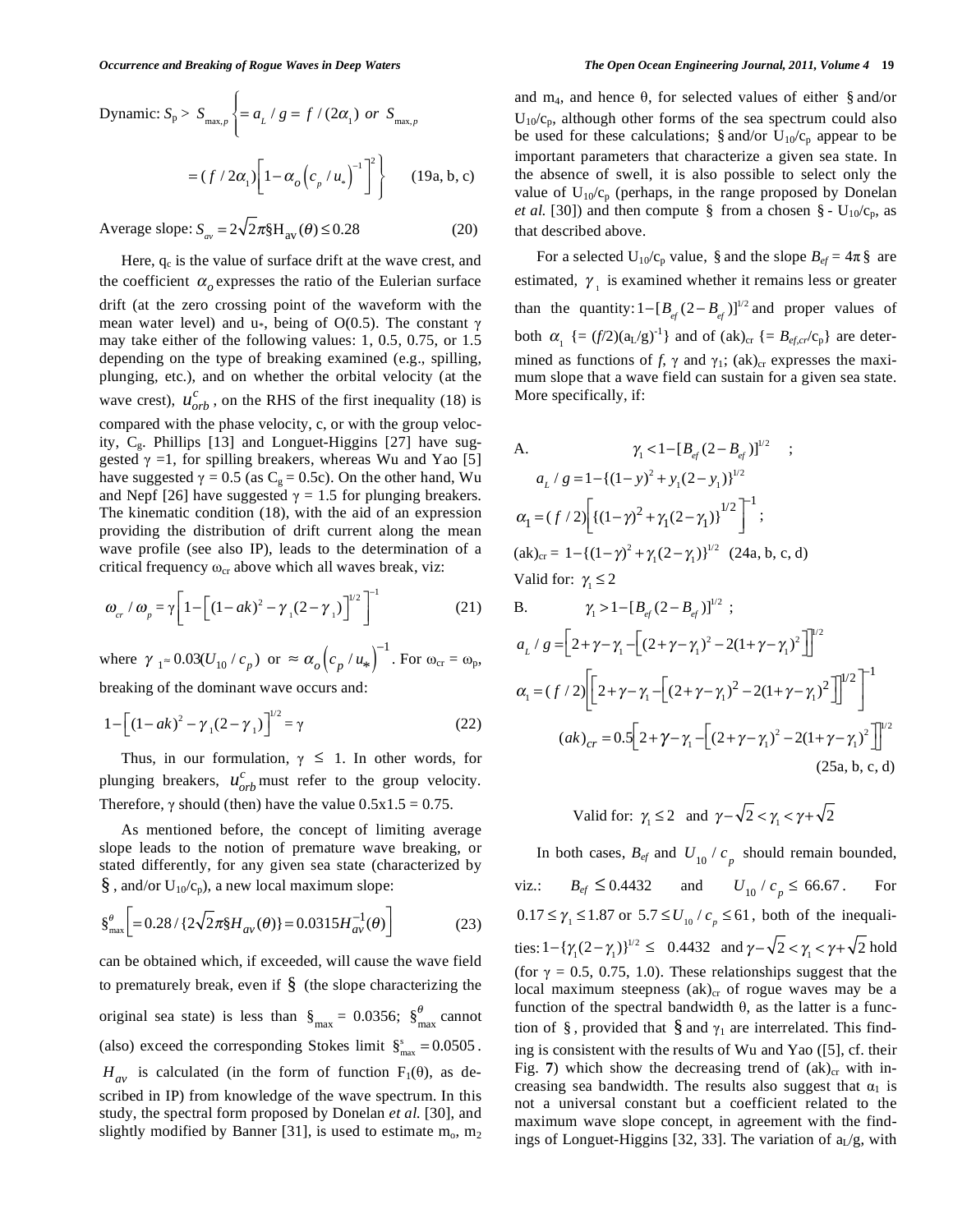sea state, also indicates the  $a<sub>L</sub>$  accelerations attained at the crest of large waves, under extreme conditions. Jenkins [34] supports the idea that these accelerations may not exceed 0.5g (when the waves break), in contrast to the much larger values indicated by Fochesato *et al.* [35]. Yet, the former author claims that these large values represent the centripetal acceleration developed during the whirling around stage of the (plunging or projected) crest tip before it touches the forward face of the wave again (also Jenkins - personal communication). Such explanation may imply that these large accelerations (of about 5-6g), reported in the literature, somehow resemble the upward trough accelerations, which according to Longuet-Higgins [32, 33] calculations may become unlimited. The loop under the crest of a wave (where a large acceleration develops), may be thought of as a kind of wave trough. In shallow waters, because the breaking wave geometry is affected by wave directional spreading and focusing, it is possible that overturning rogue waves may have different properties depending on whether they are in the focusing or defocusing phase, at the breaking onset, a situation largely controlled by the maximum focusing angle and the water depth [35].

## **6. PROBABILITIES OF ROGUE WAVE OCCUR-RENCE AND OF BREAKING**

These occurrence probabilities, and an average probability that characterizes the presence of rogue waves may be computed from the following relations:



Fig. (1). Exceedance probability of crest height, using the marginal p(H) density.



**Fig. (2).** Exceedance probability of crest height, using the conditional amplitude density.

$$
p(H > H_{cr}) = \int_{H_{cr}}^{\infty} p(H) dH, \quad p_{orw}(\Sigma_p) = \int_{H_{cr}}^{\infty} p(H \left| \Sigma \right) dH \Big|_{z=z_p}, \quad B_{orw,av} = \int_{H_{cr}}^{\infty} \int_{0}^{\infty} p(H \left| \Sigma \right) d\Sigma dH \tag{26a, b, c}
$$

The breaking probability of rogue waves is estimated by:

$$
p(H > H_{cr,b}) = \int_{Hcr,b}^{\infty} p(H) \, dH \tag{27}
$$

Furthermore, in order to conform with the max average slope restriction, at a given §,  $\S_{\text{max}}^{\theta}$  is calculated and examined as to whether it remains  $\leq \S_{\text{max}}^s$  or it exceeds the latter quantity. If the initial  $\S = \S(\theta)$  remains  $\leq \S_{\text{max}}^{\theta}$ , the limiting amplitude  $H_{cr,b}$  (at  $\omega_p$ ), corresponding to the initial § and the calculated f and  $\alpha_1$  values, is estimated. Yet, if  $\S(\theta)$  >  $\S_{\text{max}}^{\theta}$ ,  $\S = \S_{\text{max}}^{\theta}$  is set and a new value of  $B_{e f,n}$  (=  $4\pi \S_{\text{max}}^{\theta}$ ) is calculated and used for examining whether  $B_{ef,n}$  satisfies the inequality of case A or case B. Using  $\int_{max}^{\theta}$ , a new value of *f* is estimated and another  $\alpha_1$  is obtained for use with H<sub>cr,b</sub>, etc.

# **7. RESULTS**

Figure **1** shows the distribution of exceedance probability  $p(H > H_{cr})$  against the numerical factor n (now in the range:  $0 \le n \le 1.5$ ), with  $\theta$  as a parameter. Fig. (2) shows similar results for  $p_{orw}(\Sigma_p)$ . Fig. (3) shows the exceedance probabilities  $p_n(n)$  vs. *n*, estimated with the aid of  $C_4$ , as suggested by Janssen [4]. Here:

$$
p_n(n) = p(H_h > H_{cr,h}) = e^{-2n^2} \left[ 1 + C_4 B_H(n) \right],
$$
  
\n
$$
H_{cr,h} = 2H_{cr}, B_H(n) = 2n^2(n^2 - 1)
$$
 (28a, b, c,d)



**Fig. (3).** Exceedance probability of wave height with the aid of  $C_4$ for various  $U_{10}/c_p$  values.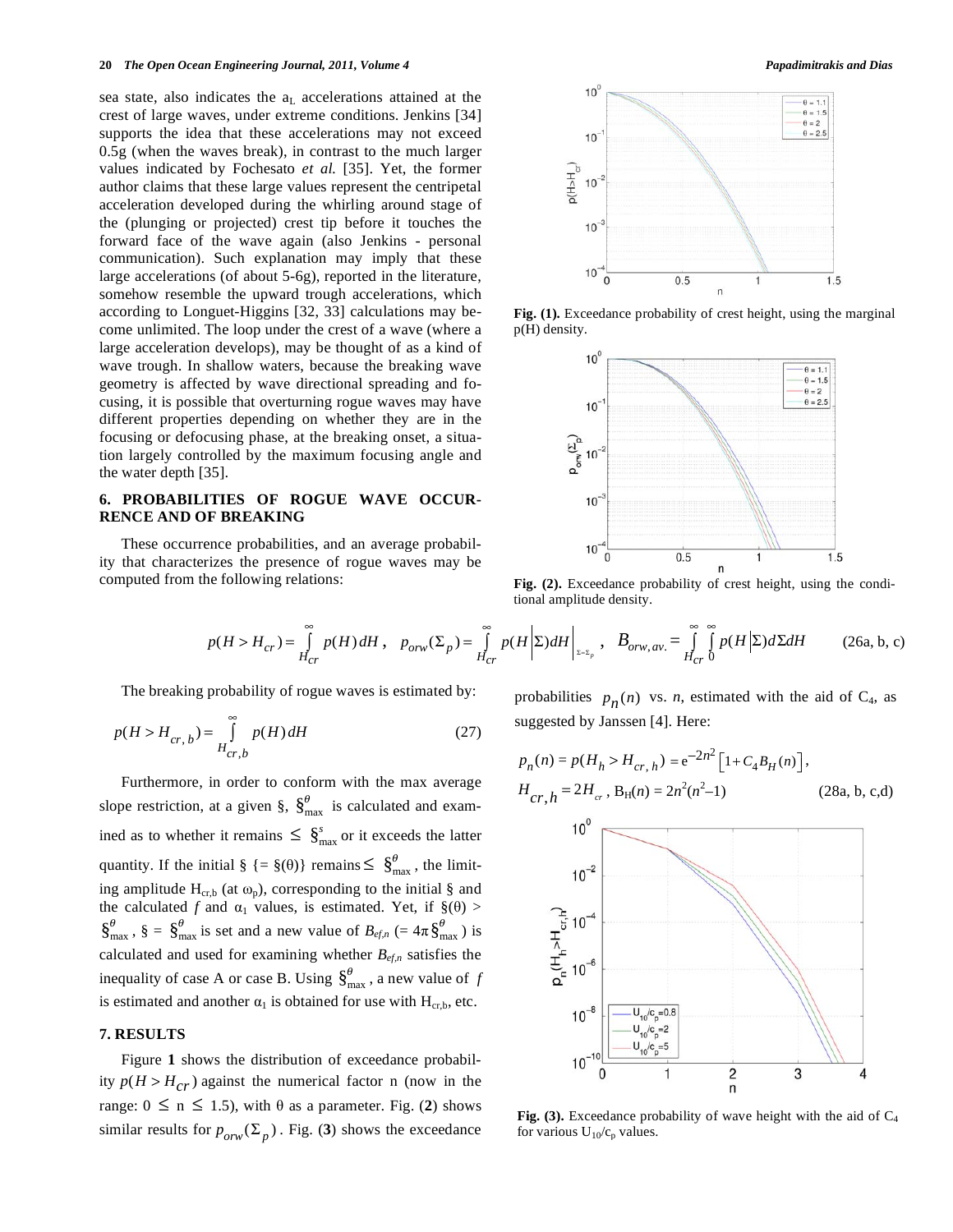

**Fig. (4).** Variation of  $\theta$  against  $U_{10}/c_p$ .



**Fig. (5a).** Probability of dominant wave breaking sea surface slope.



**Fig. (5b).** Probability of dominant wave breaking vs. the rms  $S_p$ , vs. the inverse wave age  $U_{10}/c_p$ .

Note that the (normalized) limiting wave height is given by:

$$
H_{cr,h} = 2n \, H_s^n = 4\sqrt{2} \, n \tag{29}
$$

*Occurrence and Breaking of Rogue Waves in Deep Waters The Open Ocean Engineering Journal, 2011, Volume 4* **21**



**Fig. (5c).** Probability of dominant wave breaking vs. sea surface bandwidth.



Fig. (6a). Probability distribution of peak slope, S<sub>p</sub>, vs. the inverse wave age  $U_{10}/c_p$ .



**Fig. (6b).** Exceedance probability of  $S_p$ , vs.  $U_{10}/c_p$ .

where now  $n = 0, 1, 2, 3, 4$  or 5. On the side of this study, and for interpreting better the results obtained, the variation of  $\theta$  with  $U_{10}/c_p$  is also shown in Fig. (4). Figs. 5(a, b, c) show the distributions of  $p_B(\Sigma_p)$  vs.  $S_{rms}$ , or vs. the saturation function  $\sigma_f(\Sigma)$  or vs.  $\theta$ , with § as a parameter. Fig. 6(a) shows the distribution of  $p(S_p)$  as a function of inverse wave age,  $U_{10}/c_p$ , whereas Figs.  $6(b, c)$  show the exceedance probability  $p(S_p > S_{p, max})$  vs.  $U_{10}/c_p$  or vs.  $\theta$ , with § as a parameter. Fig. (**7**) shows the breaking probabilities of extreme waves against  $U_{10}/c_p$ . Finally, Figs. **8(a, b)** show the variation of  $C_4$  and BFI vs.  $U_{10}/c_p$ , whereas Figu. (8c) shows the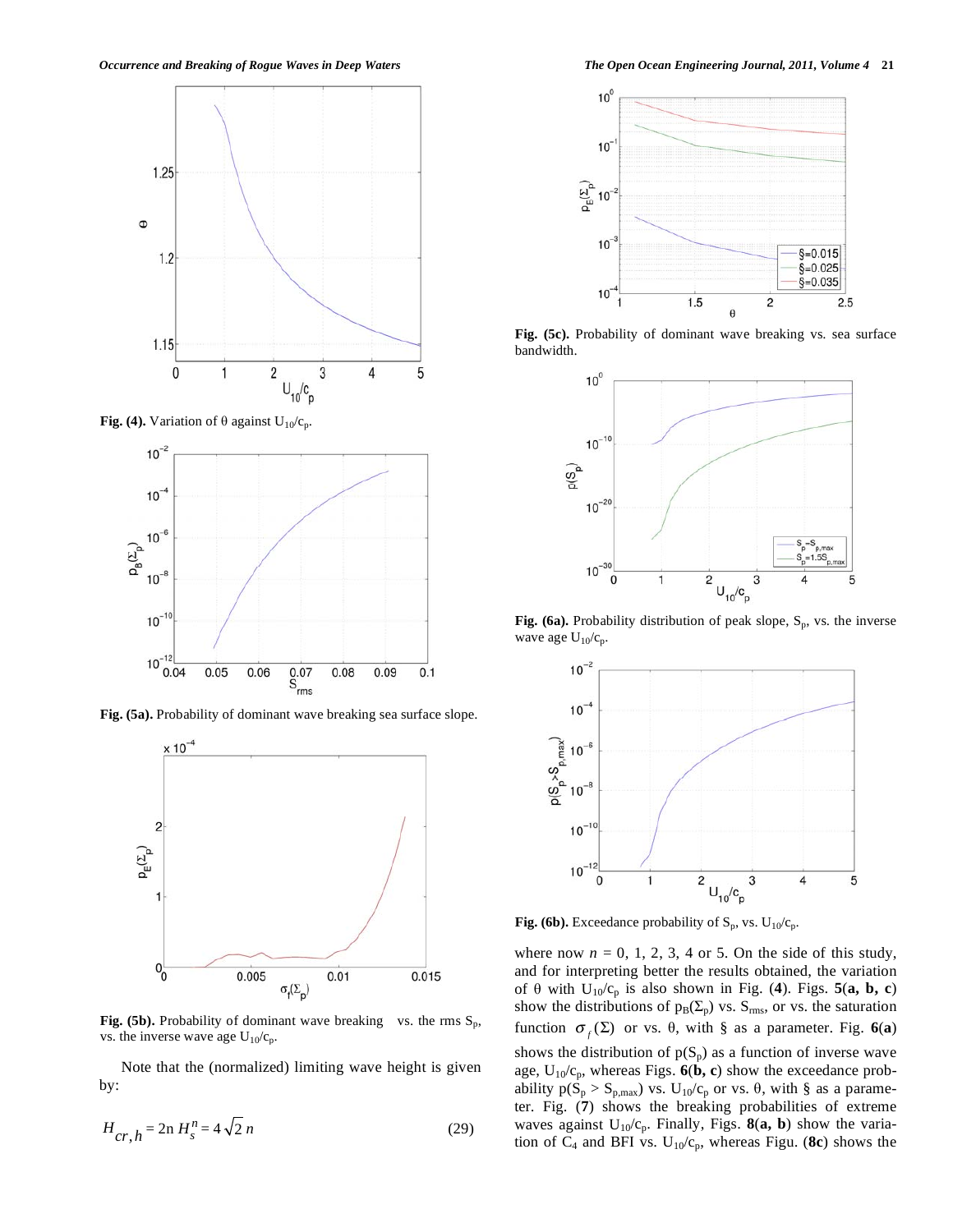

**Fig. (6c).** Exceedance probability of  $S_p$  vs.  $\theta$ , with § as a parameter.



**Fig. (7).** Probability of rogue wave breaking vs.  $U_{10}/c_p$ .



**Fig. (8a).** Distribution of kurtosis coefficient  $C_4$  vs.  $U_{10}/c_p$ .

variation of BFI vs.  $\theta$ ; C<sub>4</sub> is calculated from the BFI, whereas the latter index is estimated with the aid of Goda's peakedness factor,  $Q_p$ , that can be expressed in terms of sea spectrum, viz:

$$
BFI = 2\pi \sqrt{2\pi} \S Q_p, \quad Q_p = (2/m_o^2) \int_0^{\infty} \omega S^2(\omega) d\omega, \quad C_4 = \left(\pi / 3\sqrt{3}\right) BFI^2 \quad (30a, b, c)
$$





**Fig. (8b).** Variation of BFI against  $U_{10}/c_p$ .



Fig. (8c). Variation of BFI against  $\theta$ .

## **CONCLUDING REMARKS**

As seen from the various Figures, the statistical model of IP predicts the occurrence and breaking of extreme waves as a function of sea state, expressed in various ways (either by  $U_{10}/c_p$  or §, or by both, and/or  $\theta$ , etc.). The model provides the right variation of key parameters associated with the occurrence of extreme waves, such as BFI and  $C_4$ , with the sea state expressed by the above parameters. The model also yields the right variations of  $p_B(\Sigma_p)$  with both  $\sigma_f(\Sigma)$  and other parameters  $(S_{rms}, \theta)$ , in agreement with the Banner *et al.* [20] and IP results. It also provides the breaking probabilities of rogue waves.

The breaking probabilities of dominant waves and of rogue waves are estimated based on a new breaking criterion that unifies kinematic, dynamic and premature breaking concepts. With the above information available, the role of meteorological focusing in generating conditions producing rogue waves can be explored now in the Mediterranean basin, using a family of fully directionally resolved spectra wave models and reliable wind vector forcasts as well (as was done by Donelan and Magnusson [25] for the Atlantic ocean). Such work is in progress and will be reported elsewhere in the future.

## **ACKNOWLEDGMENTS**

This research has been supported by the French Agence Nationale de la Recherche under the Project MANUREVA